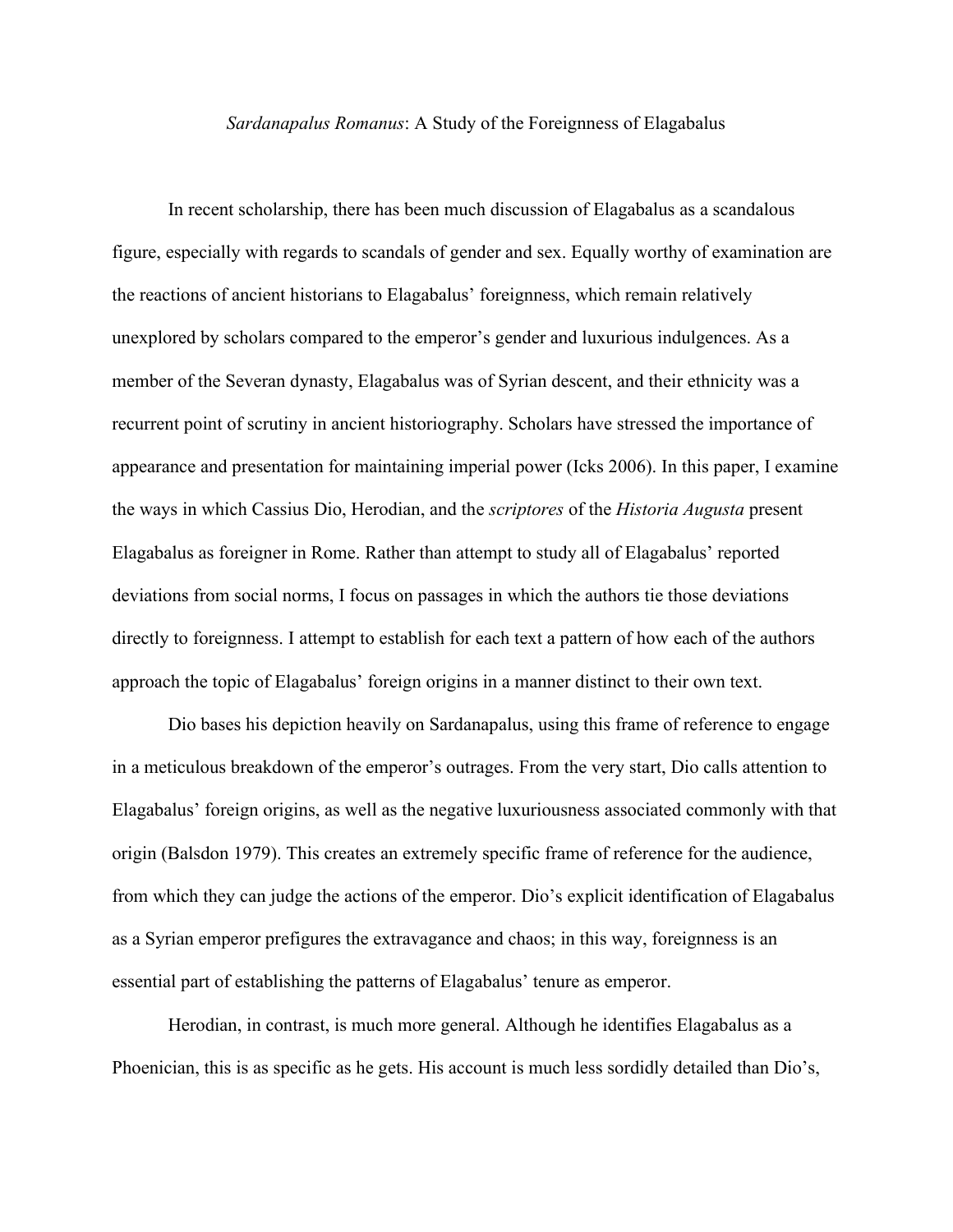focusing on foreign appearance rather than a catalog of extravagances and atrocities (Scheithauer 1990; Bittarello 2011). By generalizing Elagabalus as an archetypal "Easterner," Herodian eliminates the need to delve into the particulars of the emperor's conduct—the effeminacy, indolence, and violence are left in part for the reader to fill in based on their assumptions about a stock foreigner.

Whereas Dio and Herodian are concerned with general decadence and archetype respectively, the *scriptores* are quite specific in when they broach the topic of Elagabalus' foreignness. They highlight the emperor's foreign origins in conjunction with religious offenses. Their Elagabalus is an insidious priest whose worship, steeped in foreign praxis and orientalist stereotypes (Rives 1995; Satterfield 2012), threaten to dismantle the state's religion and aristocracy with new cults and child sacrifice, in a subversion of Roman syncretism.

I conclude by discussing the ways in which this kind of comparative character study is helpful for ascertaining the priorities and interests of authors. I also propose the next step of this project. Examining complex figures such as Elagabalus through the eyes of multiple historiographers can provide insight into underexplored aspects of both the ancient historians and the people about whom they wrote. A full ethnographic study of this sort would be especially helpful applied to the Severan dynasty as a whole, tracing historians' interactions with the Syrian side of the family tree from Septimius Severus through the end of Alexander's reign in 235 CE. A careful examination of what shifts in perception occurred, if any, of the Syrian imperials would be extremely useful for engaging with the history of the empire leading up to the Crisis of the Third Century.